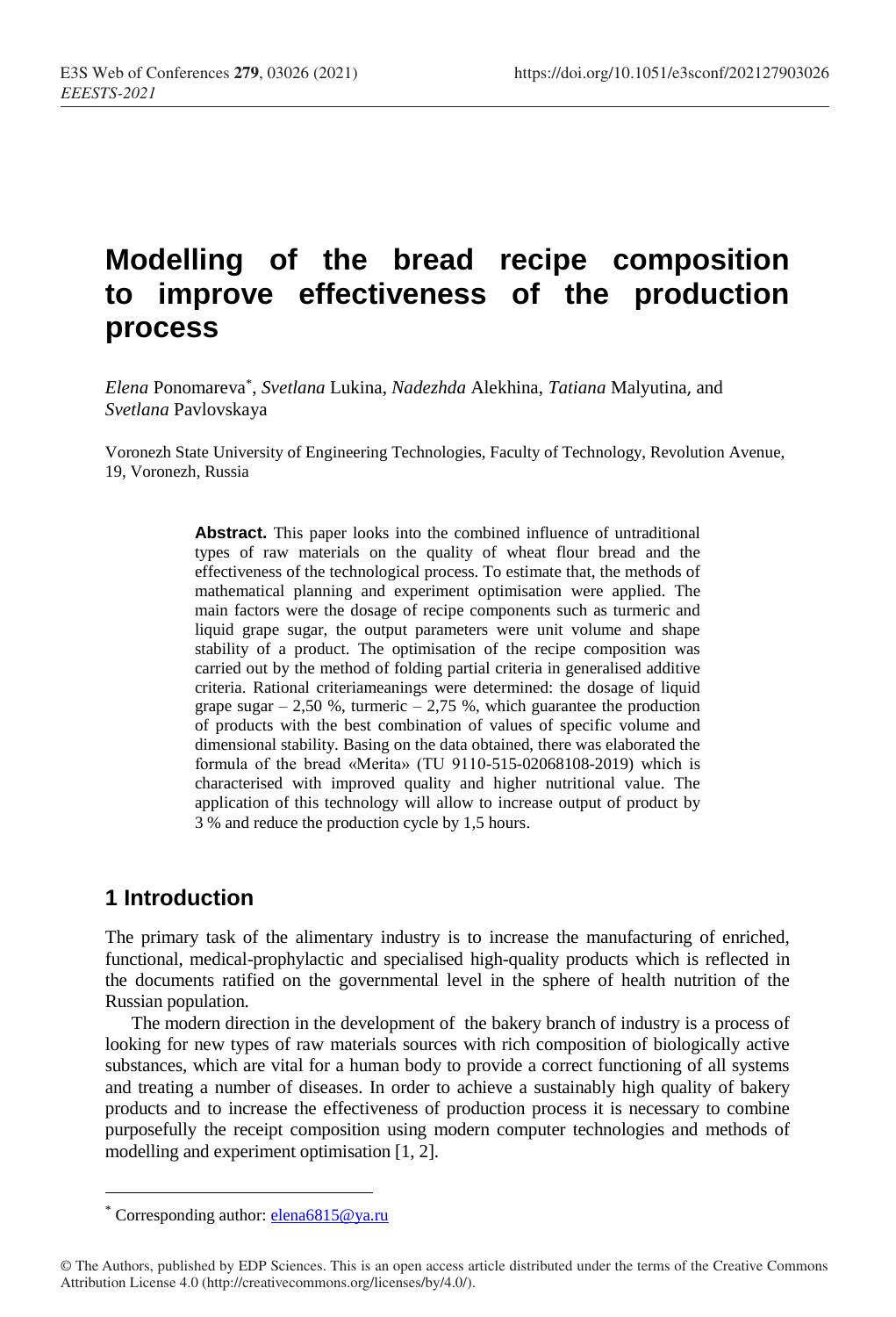The technology-scientific literature review has shown the topicality and expediency of the implementation of untraditional types of raw materials in order to enrich bakery products, to giving them medical and prophylactic qualities. The choice of used in the study recipe components is attributable to their chemical composition and functional qualities.

Turmeric is a perspective enriching agent of vegetable origin. In the alimentary industry it is applied in the form of powder made of dried roots of the plant Curcuma longa as a spice and natural colourant (Е 100). The chemical composition of turmeric is characterised by high content of dietary fibers (21 g, 70 % of daily needs), iron (3 times higher than daily needs), vitamin B6 (1,8 mg, 90 % of daily needs), ascorbic acid (25,9 mg, 43 % of daily needs), potassium (2525 mg, 72 % of daily needs) which are necessary for strengthening the immunity, body detoxication from heavy metals and toxic substances, providing correct functioning of circulatory, nervous, muscular and cardiovascular systems. The positive effect is also provided by the content of such components as essential oils and their elements (sabinene, borneol, zingiberene, terpen alcohol, phellandren). The active substance of turmeric curcumin has anti-inflammatory, autoimmune, anticarcinogenic, antimutagenic and antioxidant effects [4, 5].

In order to improve nutritional value and reduce sugar content of a product it is effective to use liquid grape sugar produced by the rectification of grape must. The carbohydrate composition of liquid grape sugar contains mixture of glucose (44 %) and fructose (33 %) which is a good alternative to white sugar which mostly consists of pure sucrose. Moreover, among valuable elements there are vitamins of groups В, С, Н, РР, micro- and macro elements. One of the most valuable bioactive elements is a natural antioxidant flavonoid quercetin which has antiallergenic affect.

The objective of the study is to define the rational dosage of components of a bakery product.

#### **2 Material and methods**

Raw material used in the study: wheat flower of first grade (GOST 56574-2017), pressed bakery yeast (GOST R 54731-2011), edible salt «Valetek» (TU 9192-050-17028327), liquid grape sugar (GOST 33222-2015), sunflower oil (GOST 1129-2013), turmeric (GOST ISO 5562-2017), drinking water (SanPiN 2.1.4.1074-01).

Objects of the study: bread samples baked basing on the recipe of «Saratovskij kalach» (GOST R 58233-2018) with the use of untraditional raw materials.

Samples of bakery products were cooked while maintaining following parameters: straight dough method with humidity of 46,0 % and fermentation at a temperature of 30 $\pm$ 2 °C during 90 minutes, proofing of test workpieces at 38 $\pm$ 2 °C and relative air humidity maintained at 80-85 % during 20 minutes. The bread quality indicators were indicated according to the methods mentioned in the handbook [6].

In order to determine rational recipe composition of bread there were chosen the dosages of components as input parameters in percentage  $(\%)$  by flour mass:  $x_1$  – liquid grape sugar,  $x_2$  – turmeric. The process of intervals modification depended on technological characteristics and bakery products quality based on preliminary studies. Unit volume (*y*1,  $\sin^{3}/100$  g) and shape stability ( $y_2$ , conv. units) were chosen as output parameters [7].

### **3 Results and discussion**

The study was carried out under laboratory conditions. Central composite rotatable design was applied during the experiment. The data processing was carried out according to statistic criteria by Cochrane, Student and Fisher with confidence level of 0,95. The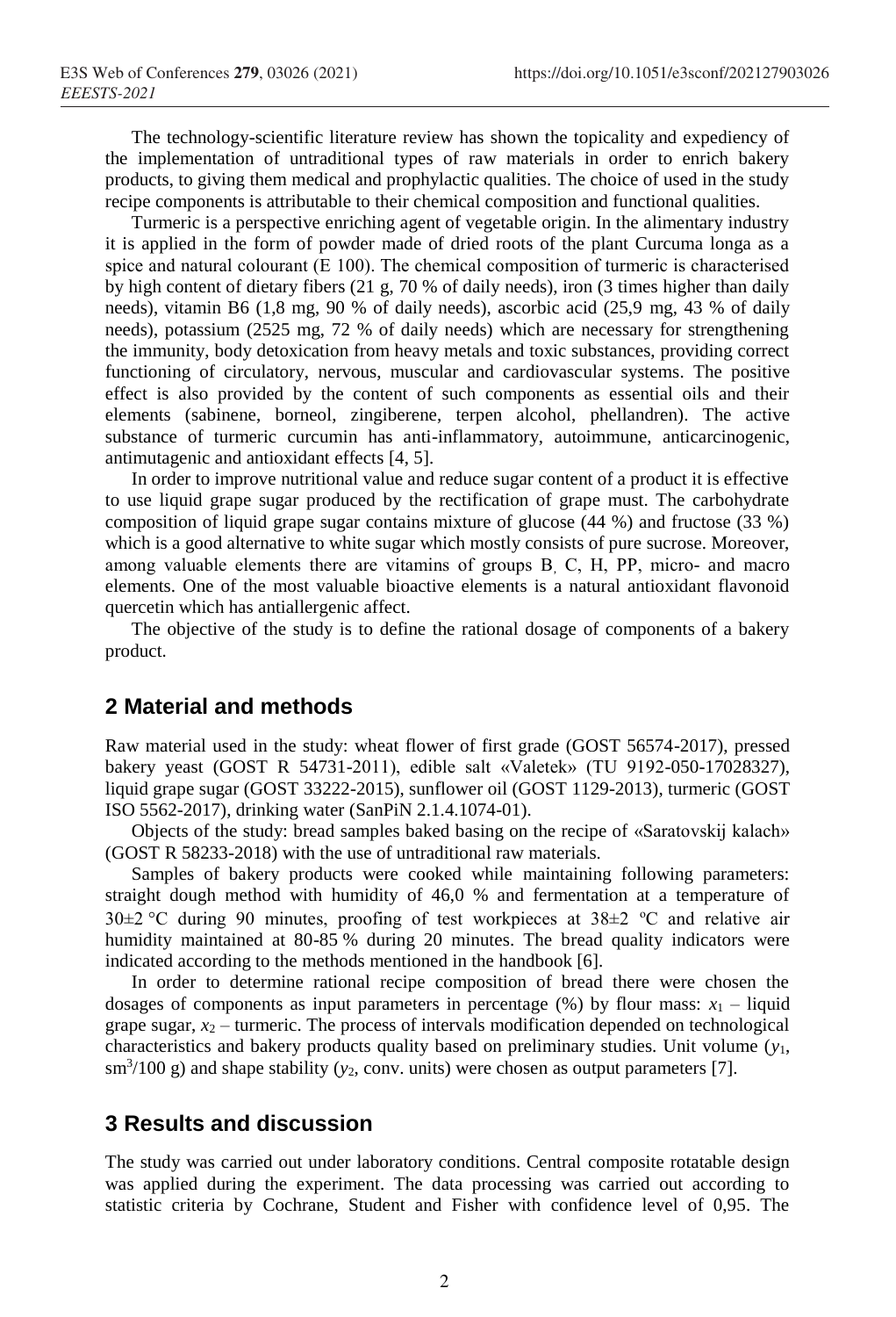optimisation of dough recipe with the use of untraditional raw materials was carried out with the application of mathematical statistics and differential calculus.

The testing was conducted using full factorial experiment type  $2<sup>3</sup>$ , double replication according to planning matrix consisting of 5 parallel experiments in the centre of the plan and experiments in «star» points with the length the «star shoulder»  $\pm$  1,41 [9].

The results obtained after the statistical processing were represented as regression equations which accurately describe the dependance of bread quality indicators on recipe components dosage:

$$
y_1 = 302.3 + 0.125X_1 + 11.25X_2 + 7.25X_1X_2 - 15.46X_1^2 - 18.1X_2^2, \tag{1}
$$

$$
y_2 = 0.462 - 0.036X_1 + 0.032X_2 - 0.0075X_1X_2 - 0.033X_1^2 - 0.0154X_2^2
$$
 (2)

where  $X_i$  – codified factor meanings connected with natural meanings  $x_i$  correlation:

$$
X_1 = \frac{x_1 - 3}{2}; \qquad \qquad X_2 = \frac{x_2 - 2}{1} \tag{3}
$$

The interpretation of equations (1) and (2) was carried out using the method based on calculation and analysis of orthogonal invariants of surfaces of the second order.

General equation of the surface of the second order is following:

$$
a_{11}x^2 + a_{22}y^2 + a_{33}z^2 + 2a_{12}xy + 2a_{13}xz + 2a_{23}yz + 2a_{1}x + 2a_{2}y + 2a_{3}z + a_{0} = 0
$$
, (4)

where  $a_0$ ,  $a_{ii}$  – coefficients of the equation of the second order; *x*, y and z – differentials, which correspond to the factors  $X_1$ ,  $X_2$ , and to response functions  $y_1$ or  $y_2$ .

Calculated coefficients  $a_0$  and  $a_{ii}$  are demonstrated in the table 1.

| <b>Response</b><br>function | <b>Coefficient meanings</b> |          |          |          |          |          |                |                |        |       |
|-----------------------------|-----------------------------|----------|----------|----------|----------|----------|----------------|----------------|--------|-------|
|                             | $a_{11}$                    | $a_{22}$ | $a_{33}$ | $a_{12}$ | $a_{13}$ | $a_{23}$ | a <sub>1</sub> | a <sub>2</sub> | $a_3$  | ao    |
| γı                          | $-11.64$                    | $-18.1$  | 0        | 3.625    |          |          | 0.063          | 5,635          | $-0.5$ | 302,3 |
| $y_2$                       | $-0.033$                    | $-0.015$ | 0        | $-0.004$ |          |          | $-0.018$       | 0.016          | $-0.5$ | 0.462 |

Table 1. Coefficient meanings of the general equation of the surface of the second order.

The information about configuration of surfaces of the second order which are described with the equations (1) and (2) were obtained on the basis of two invariants  $I_3$  and  $I_4$ composed of coefficients of the general equation. They look as following:

$$
I_{3} = \begin{vmatrix} a_{11} & a_{12} & a_{13} \\ a_{21} & a_{22} & a_{23} \\ a_{31} & a_{32} & a_{33} \end{vmatrix},
$$
\n
$$
I_{4} = \begin{vmatrix} a_{11} & a_{12} & a_{13} & a_{1} \\ a_{21} & a_{22} & a_{23} & a_{2} \\ a_{31} & a_{32} & a_{33} & a_{3} \\ a_{1} & a_{2} & a_{3} & a_{0} \end{vmatrix}
$$
\n(6)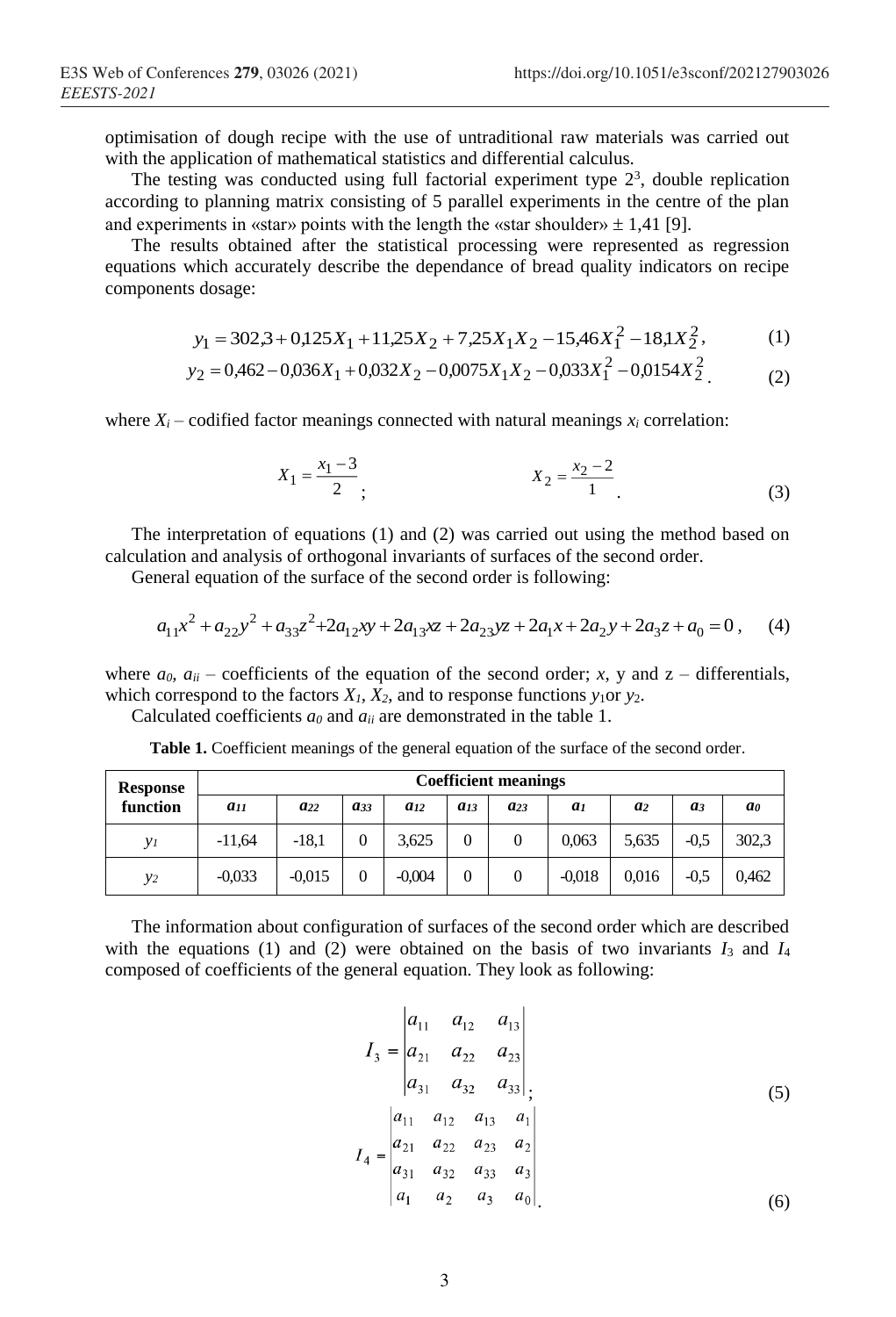The graphic interpretation of the equations (2) and (3) is demonstrated in fig. 1, 2. Twodimensional cross section of the experiment sphere constitutes aa circle which radius is equal to the length the «star shoulder» and its centre coincides with the centre of the experiment.

As a result of the analysis of the data obtained there were preliminary determined the areas of factor space with optimal (maximal) numbers  $y_1$  and  $y_2$ . The highest number of the unit value  $y_1^{max} = 304,18 \text{ sm}^3/100 \text{ g}$  was registered in the following conditions:  $X_1^* = 0.11$ and  $X_2^* = 0.33$ , of the shape stability –  $y_2^{max} = 0.49$  – with  $X_1^* = 0.68$  and  $X_2^* = 1.2$ , which corresponded to different points of the factor space. It is obvious that in this case it is impossible to establish optimal numbers of differentials *X<sup>1</sup>* and *X2*, which would provide maximum values to  $y_1$  and  $y_2$  at the same time.



**Fig. 1.** Two-dimensional cross sections of the response surface *y*<sup>1</sup> (numbers represent bread unit volumey,  $\text{sm}^3/100\text{g}$ )

**Fig. 2.** Two-dimensional cross sections of the response surface *y*<sup>2</sup> (numbers represent shape stability of bread, conv. units)

The task of the optimisation in this case is multucriteria with a conflict between optimal numbers of the differentials  $X_1$ ,  $X_2$  and with these numbers which corresponds to every private parameter of  $y_1$ ,  $y_2$ . It was solved using generalised additive criterion  $F$ , calculated basing on the method of folding private criteria:

$$
F = \sum_{i=1}^{n} \alpha_i \widetilde{y}_i = \alpha_1 \widetilde{y}_1 + \alpha_2 \widetilde{y}_2, \qquad (7)
$$

where  $\alpha_l$ ,  $\alpha_2$  – weight coefficients of relative meaning of private criteria  $y_l$  and  $y_2$ ;  $\tilde{y}_l$ ,  $\tilde{y}_2$  – normalised private criteria.

Basing on coefficients numbers of relative spread of private criteria there were determined coefficients  $\alpha_1$  and  $\alpha_2$  [10]. Their calculated numbers are represented in the table 2.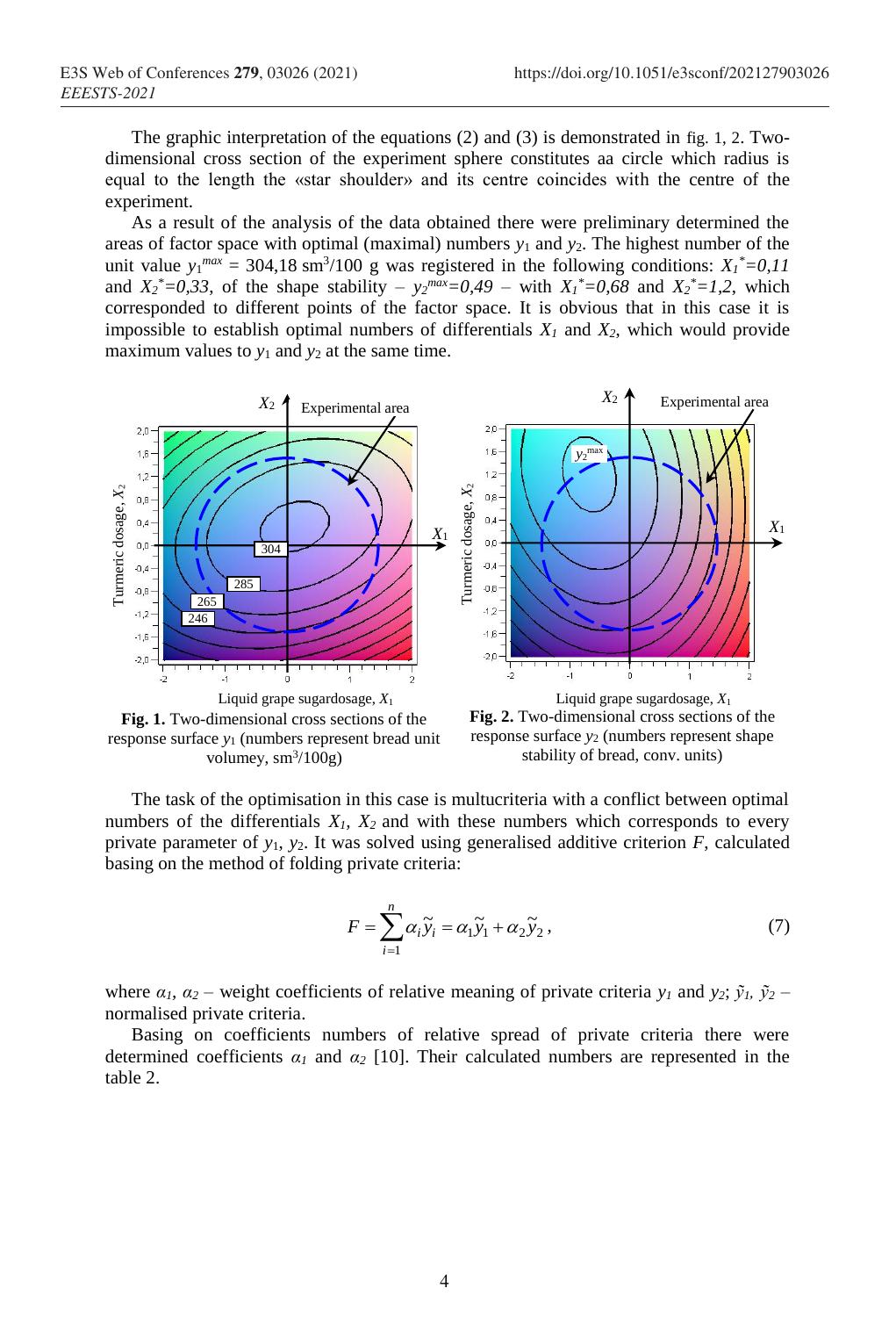| Private<br>criterion<br>yi | <b>Maximal number</b><br>of private criterion<br>$v_1$ <sup>max</sup> | Minimal number of<br>private criterion $y_I^{min}$ | <b>Coefficient of</b><br>relative spread $\delta_i$ | Weight<br>coefficient $a_i$ |  |
|----------------------------|-----------------------------------------------------------------------|----------------------------------------------------|-----------------------------------------------------|-----------------------------|--|
| $y_I$                      | 304.2                                                                 | 247.97                                             | 1,82                                                | 0.52                        |  |
| $y_2$                      | 0.49                                                                  | 0.34                                               | 1.67                                                | 0.48                        |  |

**Table 2.** Calculation of weight coefficients.

Private criteria  $y_1$  and  $y_2$  led tonon-dimensional type of  $\tilde{y}_i$ , and  $\tilde{y}_2$ , according to the ratio  $\tilde{y}_l = \frac{y_i}{m}$  $\frac{y_i}{y_i^{max}}$ . The equations (1) and (2) as a result of normalisation took on new forms:

$$
\tilde{y}_1 = 0.993 + 4.1 \cdot 10^{-4} X_1 + 0.037 X_2 + 0.0238 X_1 X_2 - 0.038 X_1^2 - 0.059 X_2^2, \tag{8}
$$

$$
\tilde{y}_2 = 0.94 - 0.073X_1 + 0.065X_2 - 0.015X_1X_2 - 0.067X_1^2 - 0.031X_2^2
$$
\n(9)

As a result, the generalized optimisation criterion *F*, as a weighted average sum of normalised partial criteria can be determined on the basis of the equation:

$$
F = 0.996 - 0.035X_1 + 0.05X_2 + 0.0048X_1X_2 - 0.051X_1^2 - 0.046X_2^2
$$
\n<sup>(10)</sup>

The condition for the extremum of the function (10) is the equality of partial derivatives  $F(X_1, X_2)$  to zero on independent variables:

$$
\begin{cases}\n\frac{\partial F}{\partial X_1} = -0.035 - 0.102X_1 + 0.0048X_2 = 0 \\
\frac{\partial F}{\partial X_2} = 0.05 + 0.0048X_1 - 0.092X_2 = 0\n\end{cases}
$$
\n(11)

Having solved the system (11) there were determines the coordinates of the stationary point of the factor space  $X_I^* = -0.32$  and  $X_2^* = 0.53$  which meet the condition of the extremum of function (10).

The verification of the found extremum was carried out using determinant which elements were represented by partial derivatives:

$$
\Delta = \begin{bmatrix} \frac{\partial^2 F}{\partial X_1^2} & \frac{\partial^2 F}{\partial X_1 \partial X_2} \\ \frac{\partial^2 F}{\partial X_2 \partial X_1} & \frac{\partial^2 F}{\partial X_2^2} \end{bmatrix}
$$
(12)

There were determined partial derivatives and a number of the determinant:  $\frac{\delta^2 F}{\delta x^2}$  $\frac{\partial F}{\partial x_1^2} = -0,102,$ 

$$
\frac{\partial^2 F}{\partial X_2^2} = -0,092 \frac{\partial^2 F}{\partial X_1 \partial X_2} = \frac{\partial^2 F}{\partial X_2 \partial X_1} = 0,0048 \quad \Delta = \frac{\partial^2 F}{\partial X_1^2} \cdot \frac{\partial^2 F}{\partial X_2^2} - \left(\frac{\partial^2 F}{\partial X_1 \partial X_2}\right)^2 = 0,0094
$$

As in the stationary point  $\Delta > 0$  and  $\frac{\delta^2 F}{\delta x^2}$  $\frac{\delta r}{\delta x_1^2}$  <0, it means that the point with coordinates  $X_1$ <sup>\*</sup>=-0,32 and  $X_2$ <sup>\*</sup>=0,53 provides a maximal number of the generalized optimisation criterion  $F(10) F^* = 0.984$ . The results of the optimisation are demonstrated in the table 3.

|  |  | Table 3. Optimal parameters |
|--|--|-----------------------------|
|--|--|-----------------------------|

| <b>Codified factor</b><br>numbers |         | <b>Natural factor</b><br>numbers |              | <b>Generalised</b><br>optimisation | <b>Bread unit</b><br>volume $v_i^*$ , | <b>Shape</b><br>stability of   |  |
|-----------------------------------|---------|----------------------------------|--------------|------------------------------------|---------------------------------------|--------------------------------|--|
| $Xi^*$                            | $X_2^*$ | $xi^*$ , %                       | $x_2^*, y_0$ | criterion $F^*$                    | $\mathrm{sm}^3/100\mathrm{g}$         | bread $y_i^*$ ,<br>conv. units |  |
| $-0.32$                           | 0.53    | 2,36                             | 2.53         | 0.984                              | 300,72                                | 0.48                           |  |